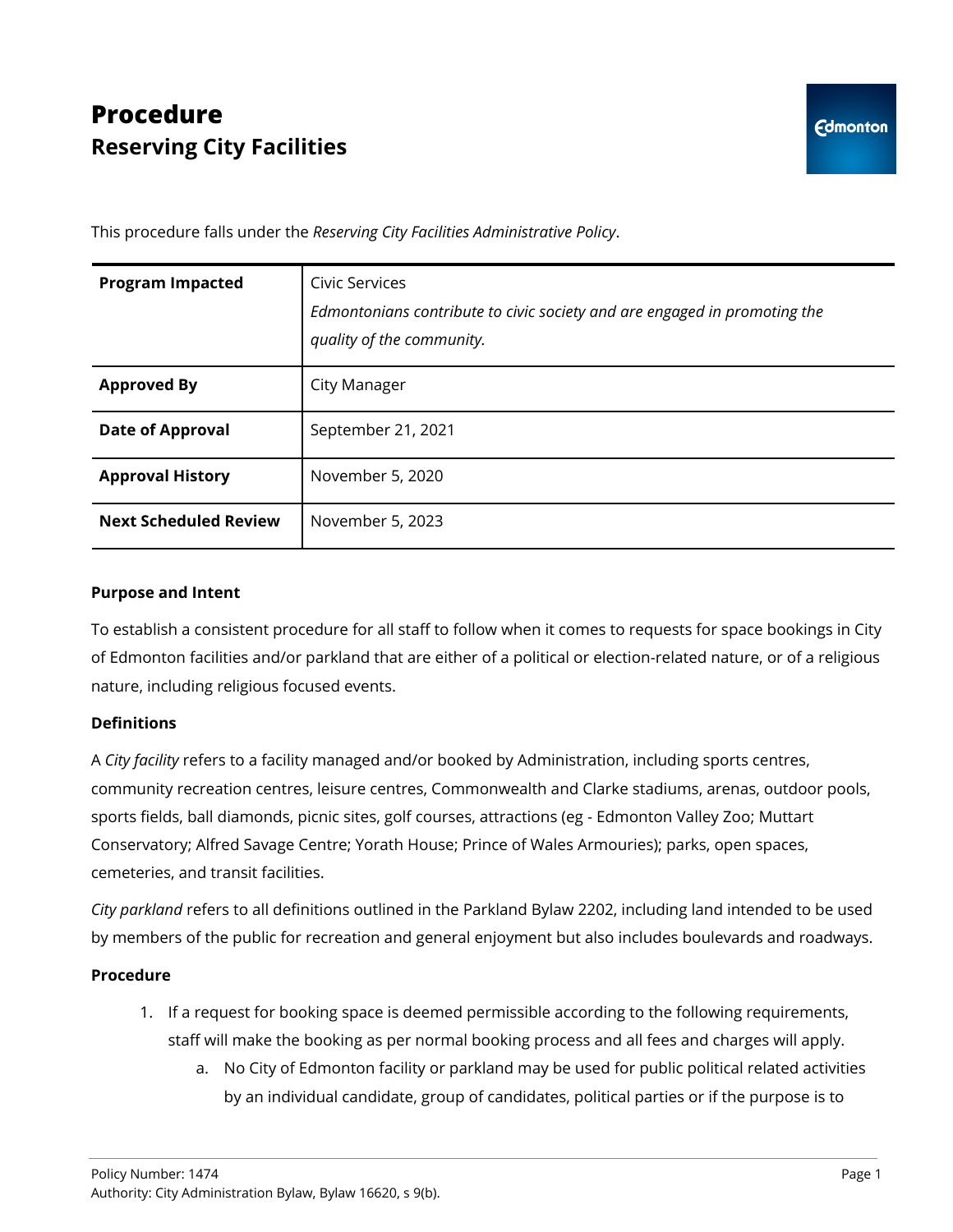promote or oppose a candidate or the result of a vote on a question in any local, provincial, or federal election. This includes the parking lot or entrance areas to City of Edmonton facilities and roadways/boulevards. Private meetings with no open public access can be booked in facilities, however, no materials (posters, banners, etc.) can be displayed outside the meeting space. Guideline E allows for certain use by elected officials.

- b. No campaign materials may be worn, distributed or displayed in any City of Edmonton facility or on parkland at any time by City employees. Patrons are prohibited from distributing campaign materials inside City of Edmonton facilities, as well as entrances and parking lots and on parkland.
- c. Signs are not permitted on City parkland or roadways except pursuant to the Edmonton Parkland Bylaw and Edmonton Traffic Bylaw. This includes the grounds surrounding City facilities.
- d. Use of space for public campaign or election related activities, in a City of Edmonton facility or on any City parkland space by City Councillors, City Mayor, MLAs, MPs, or prospective City Councillors, City Mayor, MLAs or MPs, or any political person is not permitted.
- e. Use of space in a City of Edmonton facility or parkland by City Councillors, MLAs, or MPs would be acceptable provided it is not a campaigning or fundraising activity. Examples of acceptable use of space include ward conversations, town hall meetings. No meetings, town halls, ward conversations or any other bookings by City Councillors, MLAs, or MPs will be permitted within three months of the federal, provincial or municipal election date.
- f. The City of Edmonton Election office, Elections Alberta and Elections Canada are exempt from this instruction as City of Edmonton facilities can be used as voting stations subject to availability, in that the booking does not impact existing bookings and provided that members of the public are not being approached, solicited or petitioned to join or support a political organization or cause. Within reason, programs will be relocated within the facility if possible, but they would not be cancelled.
- g. Bookings of a religious nature or religious-focused events are permitted within City of Edmonton facilities provided that members of the general public are not being approached, solicited or petitioned to join or support a religious organization or cause. These bookings are to take place in a closed-space only. With approval, a Social Development Discount may apply.
- h. Requests for all candidate forums will be permitted in spaces that can accomodate large assembly, provided that all candidates are invited to participate. In such cases, signage and candidate campaign materials are restricted to the specific space hosting the forum, with the exception of wayfinding to the designated location.
- i. Tenants of City of Edmonton facilities and/or partner operated facilities are excluded from this instruction.